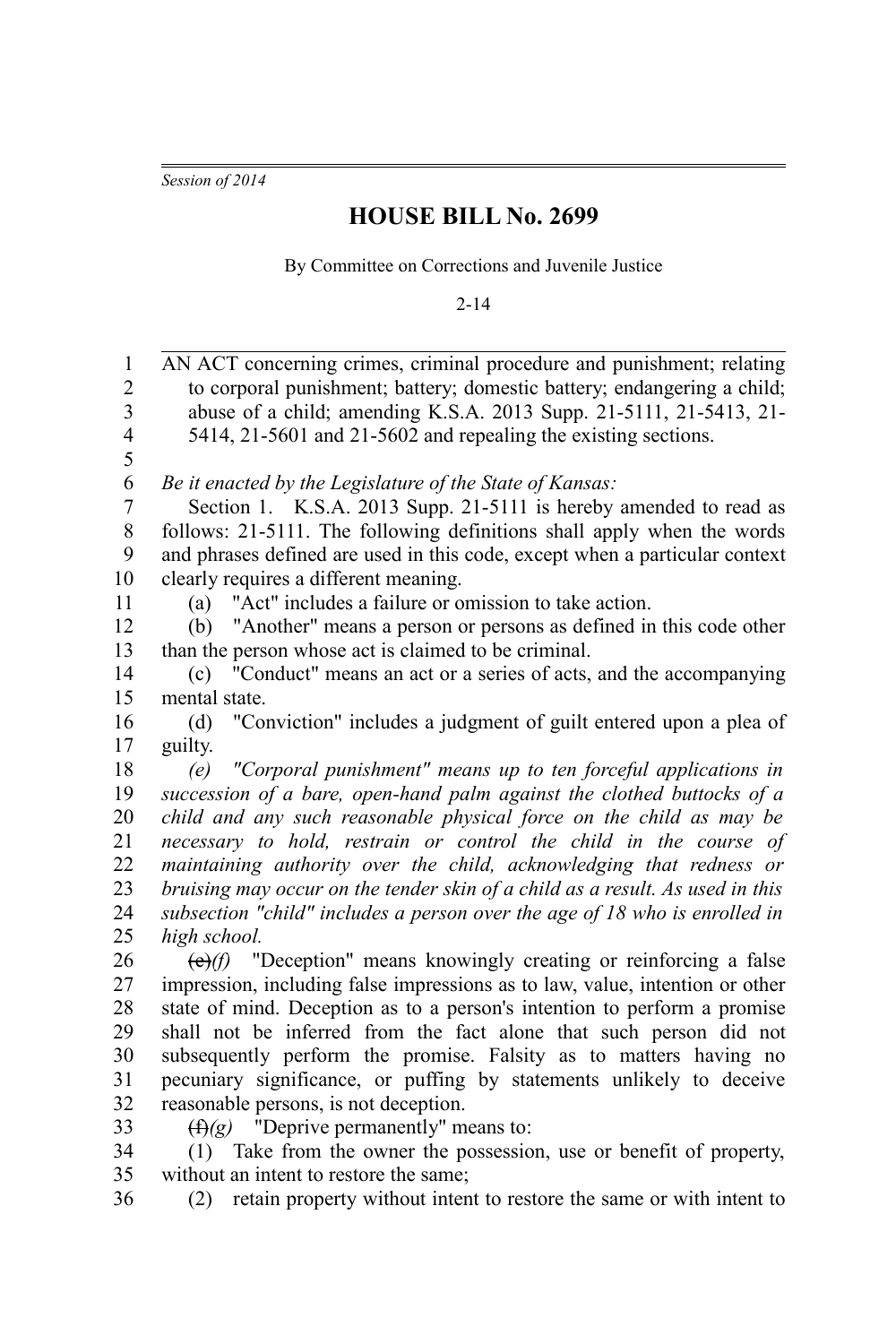restore it to the owner only if the owner purchases or leases it back, or pays a reward or other compensation for its return; or 1 2

(3) sell, give, pledge or otherwise dispose of any interest in property or subject it to the claim of a person other than the owner. 3 4

 $\left(\frac{g}{g}\right)$  "Distribute" means the actual or constructive transfer from one person to another of some item whether or not there is an agency relationship. "Distribute" includes, but is not limited to, sale, offer for sale, furnishing, buying for, delivering, giving, or any act that causes or is intended to cause some item to be transferred from one person to another. "Distribute" does not include acts of administering, dispensing or prescribing a controlled substance as authorized by the pharmacy act of the state of Kansas, the uniform controlled substances act, or otherwise authorized by law. 5 6 7 8 9 10 11 12 13

14

(h)*(i)* "DNA" means deoxyribonucleic acid.

 $\overrightarrow{(i)}$ *(i)* "Domestic violence" means an act or threatened act of violence against a person with whom the offender is involved or has been involved in a dating relationship, or an act or threatened act of violence against a family or household member by a family or household member. Domestic violence also includes any other crime committed against a person or against property, or any municipal ordinance violation against a person or against property, when directed against a person with whom the offender is involved or has been involved in a dating relationship or when directed against a family or household member by a family or household member. For the purposes of this definition: 15 16 17 18 19 20 21 22 23 24

(1) "Dating relationship" means a social relationship of a romantic nature. In addition to any other factors the court deems relevant, the trier of fact may consider the following when making a determination of whether a relationship exists or existed: Nature of the relationship, length of time the relationship existed, frequency of interaction between the parties and time since termination of the relationship, if applicable. 25 26 27 28 29 30

(2) "Family or household member" means persons 18 years of age or older who are spouses, former spouses, parents or stepparents and children or stepchildren, and persons who are presently residing together or have resided together in the past, and persons who have a child in common regardless of whether they have been married or have lived together at any time. Family or household member also includes a man and woman if the woman is pregnant and the man is alleged to be the father, regardless of whether they have been married or have lived together at any time. 31 32 33 34 35 36 37 38

(j)*(k)* "Domestic violence offense" means any crime committed whereby the underlying factual basis includes an act of domestic violence. 39 40

(k)*(l)* "Dwelling" means a building or portion thereof, a tent, a vehicle or other enclosed space which is used or intended for use as a human habitation, home or residence. 41 42 43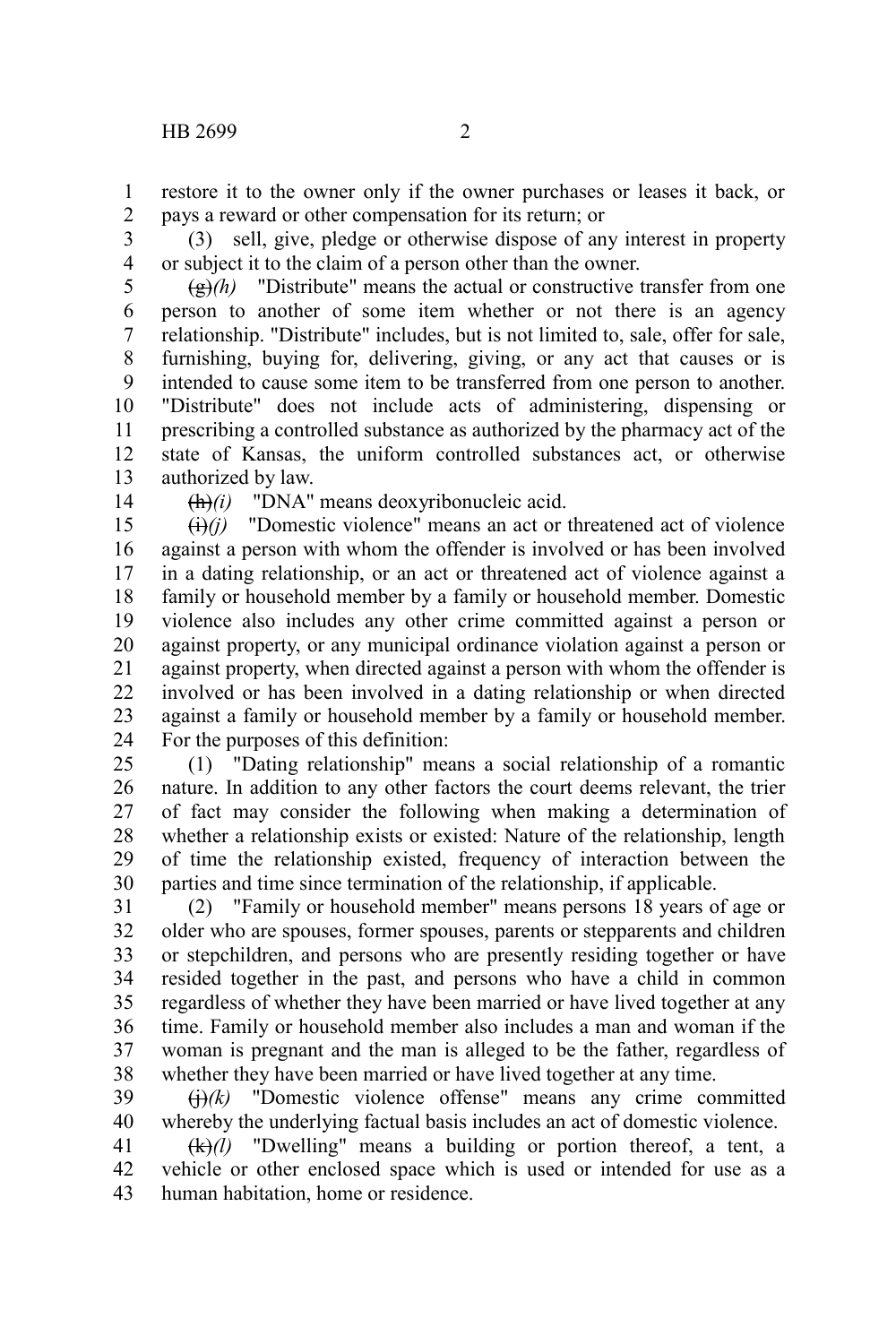$(H)(m)$  "Expungement" means the sealing of records such that the records are unavailable except to the petitioner and criminal justice agencies as provided by K.S.A. 22-4701 et seq., and amendments thereto, and except as provided in this act. 1 2 3 4

5

(m)*(n)* "Firearm" means any weapon designed or having the capacity to propel a projectile by force of an explosion or combustion. 6

(n)*(o)* "Forcible felony" includes any treason, murder, voluntary manslaughter, rape, robbery, burglary, arson, kidnapping, aggravated battery, aggravated sodomy and any other felony which involves the use or threat of physical force or violence against any person. 7 8 9 10

 $\overline{(0)}(p)$  "Intent to defraud" means an intention to deceive another person, and to induce such other person, in reliance upon such deception, to assume, create, transfer, alter or terminate a right, obligation or power with reference to property. 11 12 13 14

15

(p)*(q)* "Law enforcement officer" means:

(1) Any person who by virtue of such person's office or public employment is vested by law with a duty to maintain public order or to make arrests for crimes, whether that duty extends to all crimes or is limited to specific crimes: 16 17 18 19

(2) any officer of the Kansas department of corrections or, for the purposes of K.S.A. 2013 Supp. 21-5412 and subsection (d) of K.S.A. 2013 Supp. 21-5413, and amendments thereto, any employee of the Kansas department of corrections; or 20 21 22 23

(3) any university police officer or campus police officer, as defined in K.S.A. 22-2401a, and amendments thereto. 24 25

 $\left(\frac{q}{r}\right)$  "Obtain" means to bring about a transfer of interest in or possession of property, whether to the offender or to another. 26 27

(r)*(s)* "Obtains or exerts control" over property includes, but is not limited to, the taking, carrying away, sale, conveyance, transfer of title to, interest in, or possession of property. 28 29 30 31

(s)*(t)* "Owner" means a person who has any interest in property.

(t)*(u)* "Person" means an individual, public or private corporation, government, partnership, or unincorporated association. 32 33

 $(u)(v)$  "Personal property" means goods, chattels, effects, evidences of rights in action and all written instruments by which any pecuniary obligation, or any right or title to property real or personal, shall be created, acknowledged, assigned, transferred, increased, defeated, discharged, or dismissed. 34 35 36 37 38

(v)*(w)* "Possession" means having joint or exclusive control over an item with knowledge of or intent to have such control or knowingly keeping some item in a place where the person has some measure of access and right of control. 39 40 41 42

 $(w)(x)$  "Property" means anything of value, tangible or intangible, 43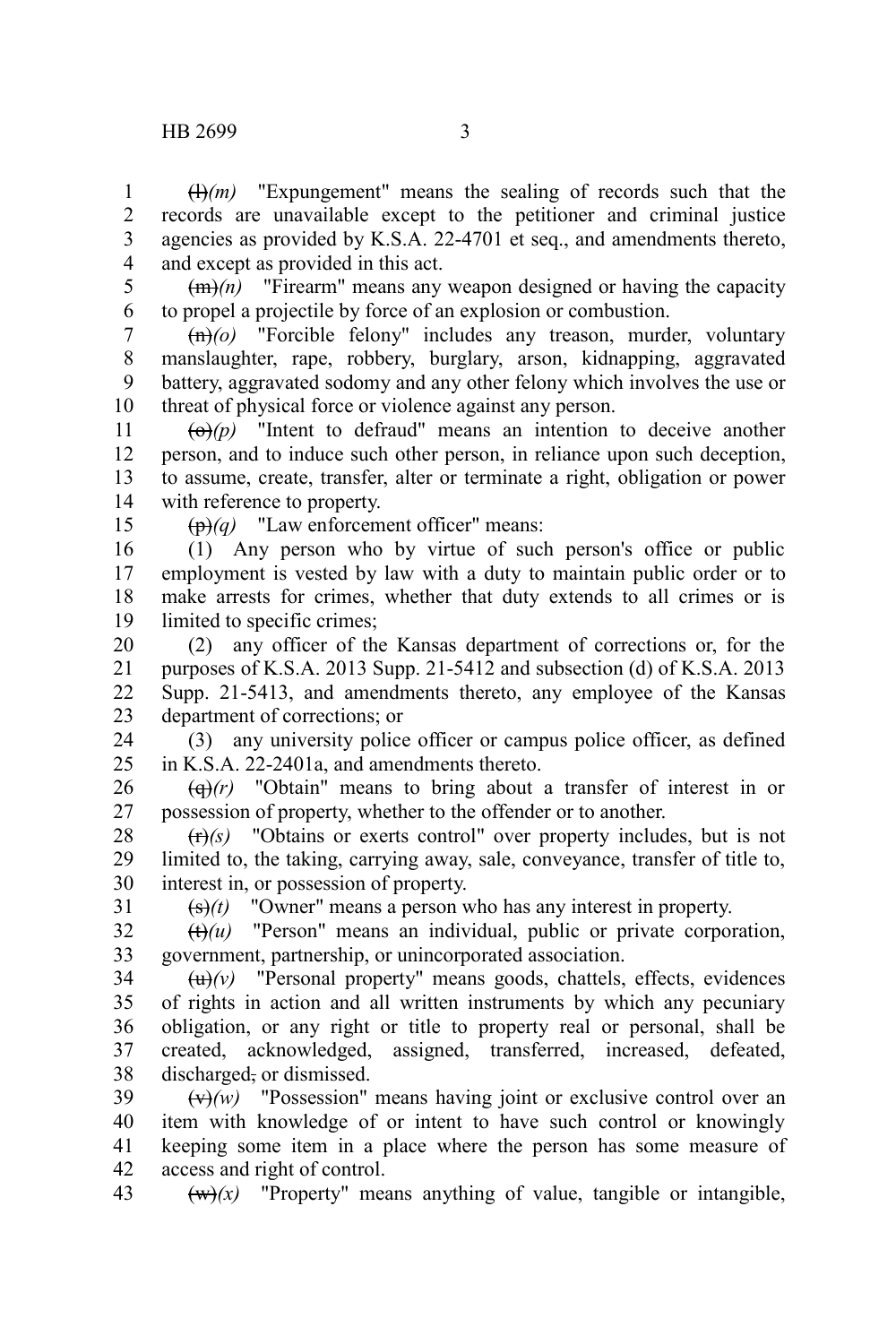real or personal. 1

 $\left(\frac{x}{y}\right)$  "Prosecution" means all legal proceedings by which a person's liability for a crime is determined. 2 3

 $\overrightarrow{(y)}(z)$  "Prosecutor" means the same as prosecuting attorney in K.S.A. 22-2202, and amendments thereto. 4 5

 $\left(\frac{z}{a}\right)$  "Public employee" is a person employed by or acting for the state or by or for a county, municipality or other subdivision or governmental instrumentality of the state for the purpose of exercising their respective powers and performing their respective duties, and who is not a "public officer." 6 7 8 9 10

(aa)*(bb)* "Public officer" includes the following, whether elected or appointed: 11 12

(1) An executive or administrative officer of the state, or a county, municipality or other subdivision or governmental instrumentality of or within the state; 13 14 15

(2) a member of the legislature or of a governing board of a county, municipality, or other subdivision of or within the state; 16 17

(3) a judicial officer, which shall include a judge of the district court, juror, master or any other person appointed by a judge or court to hear or determine a cause or controversy; 18 19 20

(4) a hearing officer, which shall include any person authorized by law or private agreement, to hear or determine a cause or controversy and who is not a judicial officer; 21 22 23

24

(5) a law enforcement officer; and

(6) any other person exercising the functions of a public officer under color of right.  $25$ 26

(bb)*(cc)* "Real property" or "real estate" means every estate, interest, and right in lands, tenements and hereditaments. 27 28

(cc)*(dd)* "Solicit" or "solicitation" means to command, authorize, urge, incite, request or advise another to commit a crime. 29 30

(dd)*(ee)* "State" or "this state" means the state of Kansas and all land and water in respect to which the state of Kansas has either exclusive or concurrent jurisdiction, and the air space above such land and water. "Other state" means any state or territory of the United States, the District of Columbia and the Commonwealth of Puerto Rico. 31 32 33 34 35

(ee)*(ff)* "Stolen property" means property over which control has been obtained by theft. 36 37

(ff)*(gg)* "Threat" means a communicated intent to inflict physical or other harm on any person or on property. 38 39

(gg)*(hh)* "Written instrument" means any paper, document or other instrument containing written or printed matter or the equivalent thereof, used for purposes of reciting, embodying, conveying or recording information, and any money, token, stamp, seal, badge, trademark, or other 40 41 42 43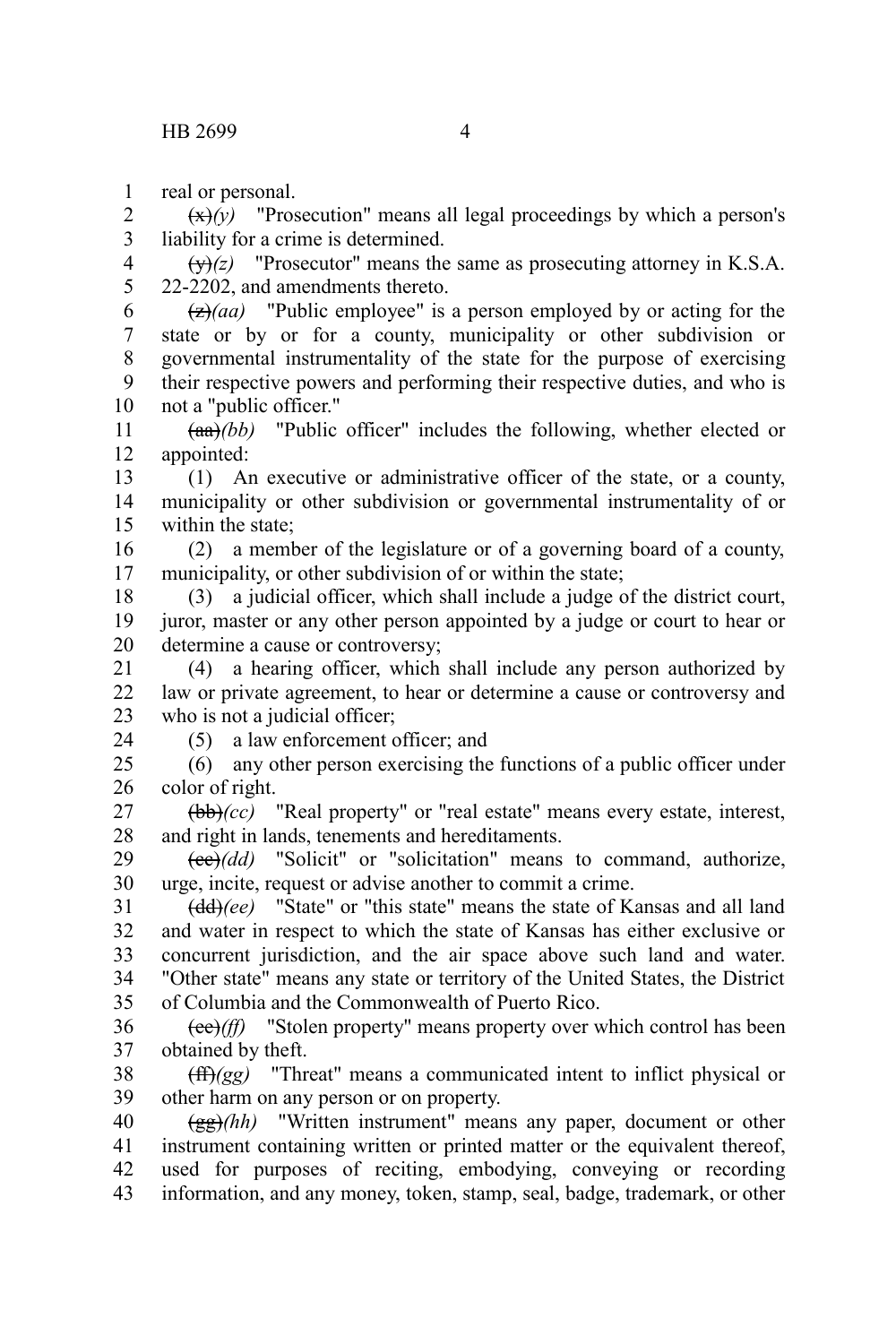evidence or symbol of value, right, privilege or identification, which is capable of being used to the advantage or disadvantage of some person. 1 2

Sec. 2. K.S.A. 2013 Supp. 21-5413 is hereby amended to read as follows: 21-5413. (a) Battery is: 3 4

(1) Knowingly or recklessly causing bodily harm to another person; or 5 6

(2) knowingly causing physical contact with another person when done in a rude, insulting or angry manner; 7 8

(b) Aggravated battery is:

(1) (A) Knowingly causing great bodily harm to another person or disfigurement of another person; 10 11

(B) knowingly causing bodily harm to another person with a deadly weapon, or in any manner whereby great bodily harm, disfigurement or death can be inflicted; or 12 13 14

(C) knowingly causing physical contact with another person when done in a rude, insulting or angry manner with a deadly weapon, or in any manner whereby great bodily harm, disfigurement or death can be inflicted; 15 16 17 18

(2) (A) recklessly causing great bodily harm to another person or disfigurement of another person; or 19 20

(B) recklessly causing bodily harm to another person with a deadly weapon, or in any manner whereby great bodily harm, disfigurement or death can be inflicted; or 21 22 23

(3) (A) committing an act described in K.S.A. 8-1567, and amendments thereto, when great bodily harm to another person or disfigurement of another person results from such act; or 24 25 26

(B) committing an act described in K.S.A. 8-1567, and amendments thereto, when bodily harm to another person results from such act under circumstances whereby great bodily harm, disfigurement or death can result from such act. 27 28 29 30

31 32

42

9

(c) Battery against a law enforcement officer is:

(1) Battery, as defined in subsection (a)(2), committed against a:

(A) Uniformed or properly identified university or campus police officer while such officer is engaged in the performance of such officer's duty; or 33 34 35

(B) uniformed or properly identified state, county or city law enforcement officer, other than a state correctional officer or employee, a city or county correctional officer or employee, a juvenile correctional facility officer or employee or a juvenile detention facility officer, or employee, while such officer is engaged in the performance of such officer's duty; or 36 37 38 39 40 41

(2) battery, as defined in subsection  $(a)(1)$ , committed against a:

(A) Uniformed or properly identified university or campus police 43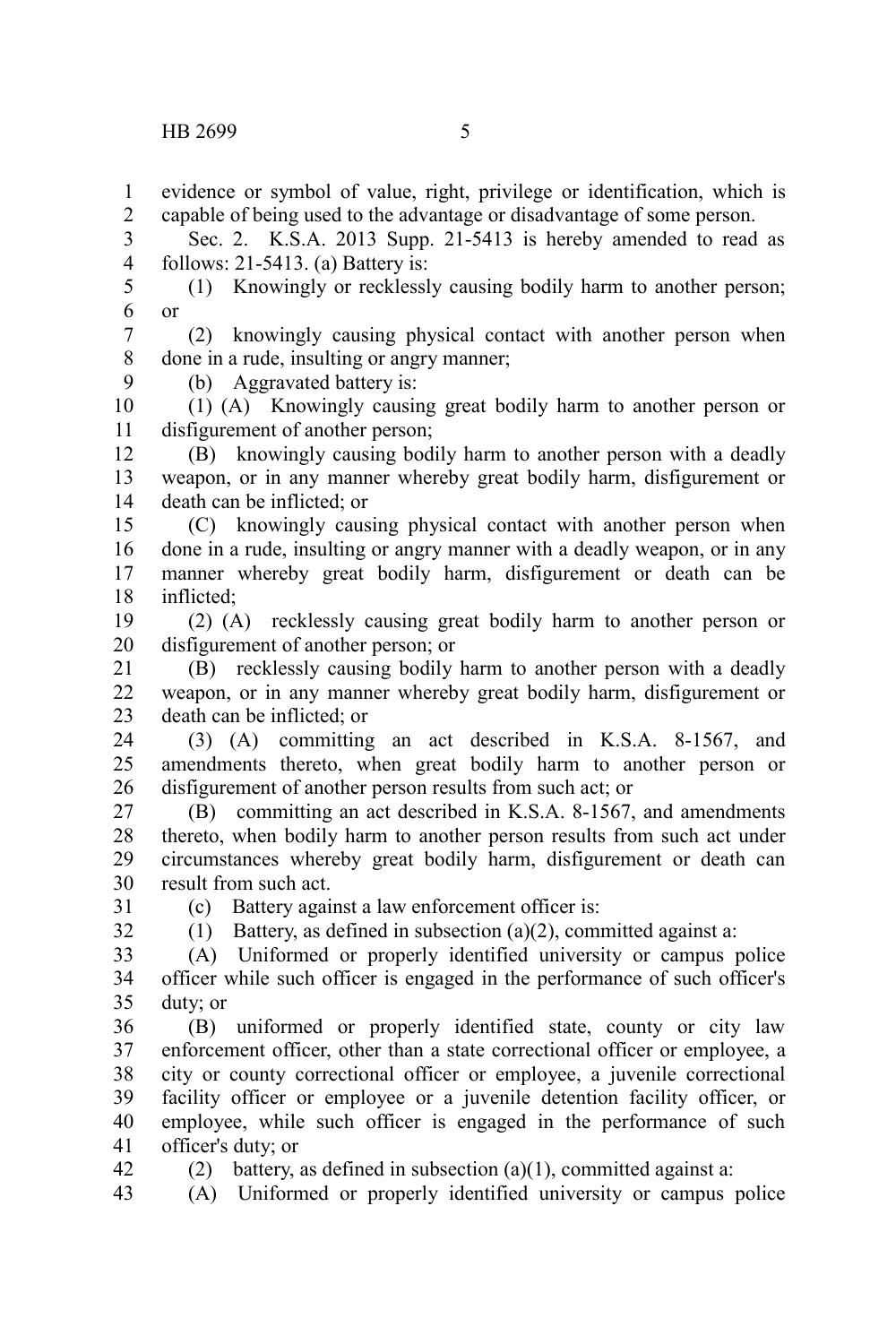officer while such officer is engaged in the performance of such officer's duty; or 1 2

(B) uniformed or properly identified state, county or city law enforcement officer, other than a state correctional officer or employee, a city or county correctional officer or employee, a juvenile correctional facility officer or employee or a juvenile detention facility officer, or employee, while such officer is engaged in the performance of such officer's duty; or 3 4 5 6 7 8

9

24

41

(3) battery, as defined in subsection (a) committed against a:

(A) State correctional officer or employee by a person in custody of the secretary of corrections, while such officer or employee is engaged in the performance of such officer's or employee's duty; 10 11 12

(B) juvenile correctional facility officer or employee by a person confined in such juvenile correctional facility, while such officer or employee is engaged in the performance of such officer's or employee's duty; 13 14 15 16

(C) juvenile detention facility officer or employee by a person confined in such juvenile detention facility, while such officer or employee is engaged in the performance of such officer's or employee's duty; or 17 18 19

(D) city or county correctional officer or employee by a person confined in a city holding facility or county jail facility, while such officer or employee is engaged in the performance of such officer's or employee's duty. 20 21 22 23

(d) Aggravated battery against a law enforcement officer is:

(1) An aggravated battery, as defined in subsection  $(b)(1)(A)$ committed against a: 25 26

(A) Uniformed or properly identified state, county or city law enforcement officer while the officer is engaged in the performance of the officer's duty; or 27 28 29

(B) uniformed or properly identified university or campus police officer while such officer is engaged in the performance of such officer's duty; 30 31 32

(2) an aggravated battery, as defined in subsection  $(b)(1)(B)$  or  $(b)(1)$ (C), committed against a: 33 34

(A) Uniformed or properly identified state, county or city law enforcement officer while the officer is engaged in the performance of the officer's duty; or 35 36 37

(B) uniformed or properly identified university or campus police officer while such officer is engaged in the performance of such officer's duty; or 38 39 40

(3) knowingly causing, with a motor vehicle, bodily harm to a:

(A) Uniformed or properly identified state, county or city law enforcement officer while the officer is engaged in the performance of the 42 43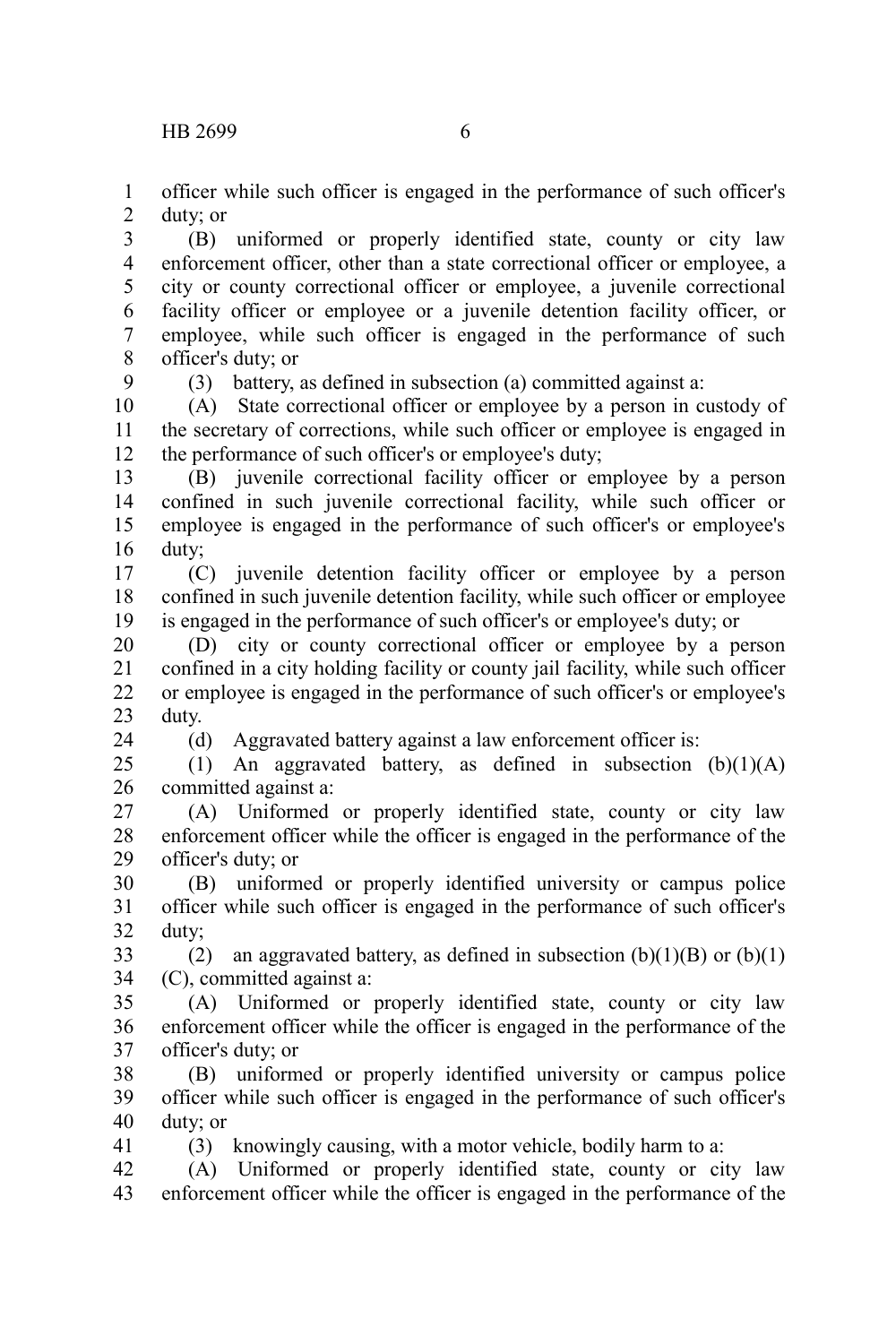officer's duty; or 1

(B) uniformed or properly identified university or campus police officer while such officer is engaged in the performance of such officer's duty. 2 3 4

(e) Battery against a school employee is a battery, as defined in subsection (a), committed against a school employee in or on any school property or grounds upon which is located a building or structure used by a unified school district or an accredited nonpublic school for student instruction or attendance or extracurricular activities of pupils enrolled in kindergarten or any of the grades one through 12 or at any regularly scheduled school sponsored activity or event, while such employee is engaged in the performance of such employee's duty. 5 6 7 8 9 10 11 12

(f) Battery against a mental health employee is a battery, as defined in subsection (a), committed against a mental health employee by a person in the custody of the secretary of social and rehabilitation services, while such employee is engaged in the performance of such employee's duty. 13 14 15 16

(g) (1) Battery is a class B person misdemeanor.

 $(2)$  Aggravated battery as defined in:

(A) Subsection  $(b)(1)(A)$  is a severity level 4, person felony;

(B) subsection  $(b)(1)(B)$  or  $(b)(1)(C)$  is a severity level 7, person felony; 20 21

(C) subsection  $(b)(2)(A)$  or  $(b)(3)(A)$  is a severity level 5, person felony; and 22 23

(D) subsection  $(b)(2)(B)$  or  $(b)(3)(B)$  is a severity level 8, person felony. 24 25

(3) Battery against a law enforcement officer as defined in: 26

 $(A)$  Subsection  $(c)(1)$  is a class A person misdemeanor; 27

(B) subsection  $(c)(2)$  is a severity level 7, person felony; and 28

(C) subsection  $(c)(3)$  is a severity level 5, person felony. 29

(4) Aggravated battery against a law enforcement officer as defined in: 30 31

(A) Subsection (d)(1) or (d)(3) is a severity level 3, person felony; and 32 33

(B) subsection  $(d)(2)$  is a severity level 4, person felony. 34

(5) Battery against a school employee is a class A person misdemeanor. 35 36

(6) Battery against a mental health employee is a severity level 7, person felony. 37 38

(h) As used in this section: 39

(1) "Correctional institution" means any institution or facility under the supervision and control of the secretary of corrections; 40 41

(2) "state correctional officer or employee" means any officer or employee of the Kansas department of corrections or any independent 42 43

19

17 18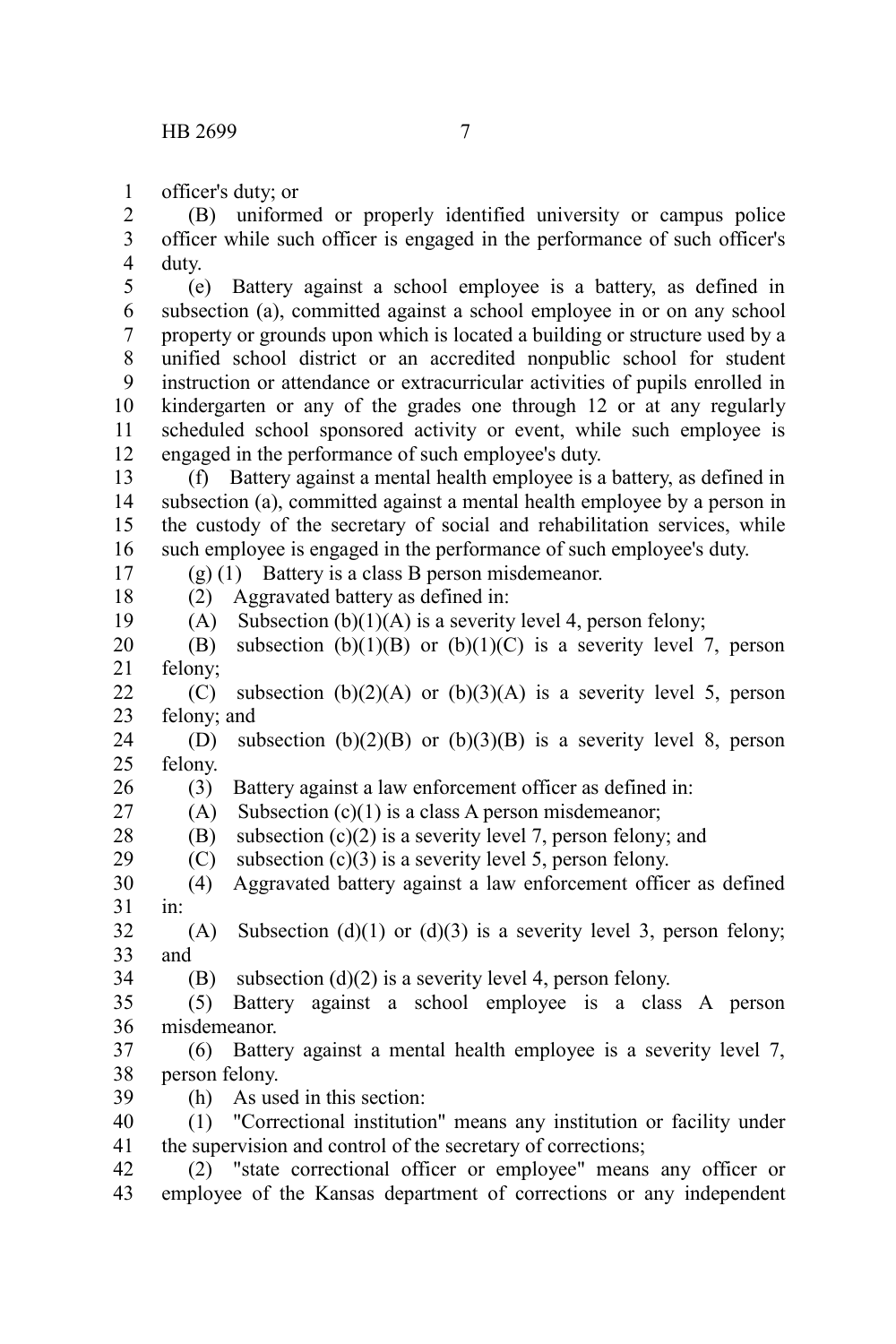contractor, or any employee of such contractor, working at a correctional institution; 1 2

(3) "juvenile correctional facility officer or employee" means any officer or employee of the juvenile justice authority or any independent contractor, or any employee of such contractor, working at a juvenile correctional facility, as defined in K.S.A. 2013 Supp. 38-2302, and amendments thereto; 3 4 5 6 7

(4) "juvenile detention facility officer or employee" means any officer or employee of a juvenile detention facility as defined in K.S.A. 2013 Supp. 38-2302, and amendments thereto; 8 9 10

(5) "city or county correctional officer or employee" means any correctional officer or employee of the city or county or any independent contractor, or any employee of such contractor, working at a city holding facility or county jail facility; 11 12 13 14

(6) "school employee" means any employee of a unified school district or an accredited nonpublic school for student instruction or attendance or extracurricular activities of pupils enrolled in kindergarten or any of the grades one through 12; and 15 16 17 18

(7) "mental health employee" means an employee of the department of social and rehabilitation services working at Larned state hospital, Osawatomie state hospital and Rainbow mental health facility, Kansas neurological institute and Parsons state hospital and training center and the treatment staff as defined in K.S.A. 59-29a02, and amendments thereto. 19 20 21 22 23

24

*(i) The provisions of this section shall not apply to:*

*(1) A parent, step-parent, legal guardian or custodian using corporal punishment to maintain parental authority and to discipline a child or a person over the age of 18 who is enrolled in high school; or* 25 26 27

*(2) a person who has written authority from a parent to use corporal punishment, including, but not limited to, a person acting as a parent or school personnel, using corporal punishment to maintain authority and to discipline a child or a person over the age of 18 who is enrolled in high school.* 28 29 30 31 32

Sec. 3. K.S.A. 2013 Supp. 21-5414 is hereby amended to read as follows: 21-5414. (a) Domestic battery is: 33 34

(1) Knowingly or recklessly causing bodily harm by a family or household member against a family or household member; or 35 36

(2) knowingly causing physical contact with a family or household member by a family or household member when done in a rude, insulting or angry manner. 37 38 39 40

(b) Domestic battery is:

(1) Except as provided in subsection  $(b)(2)$  or  $(b)(3)$ , a class B person misdemeanor and the offender shall be sentenced to not less than 48 consecutive hours nor more than six months' imprisonment and fined not 41 42 43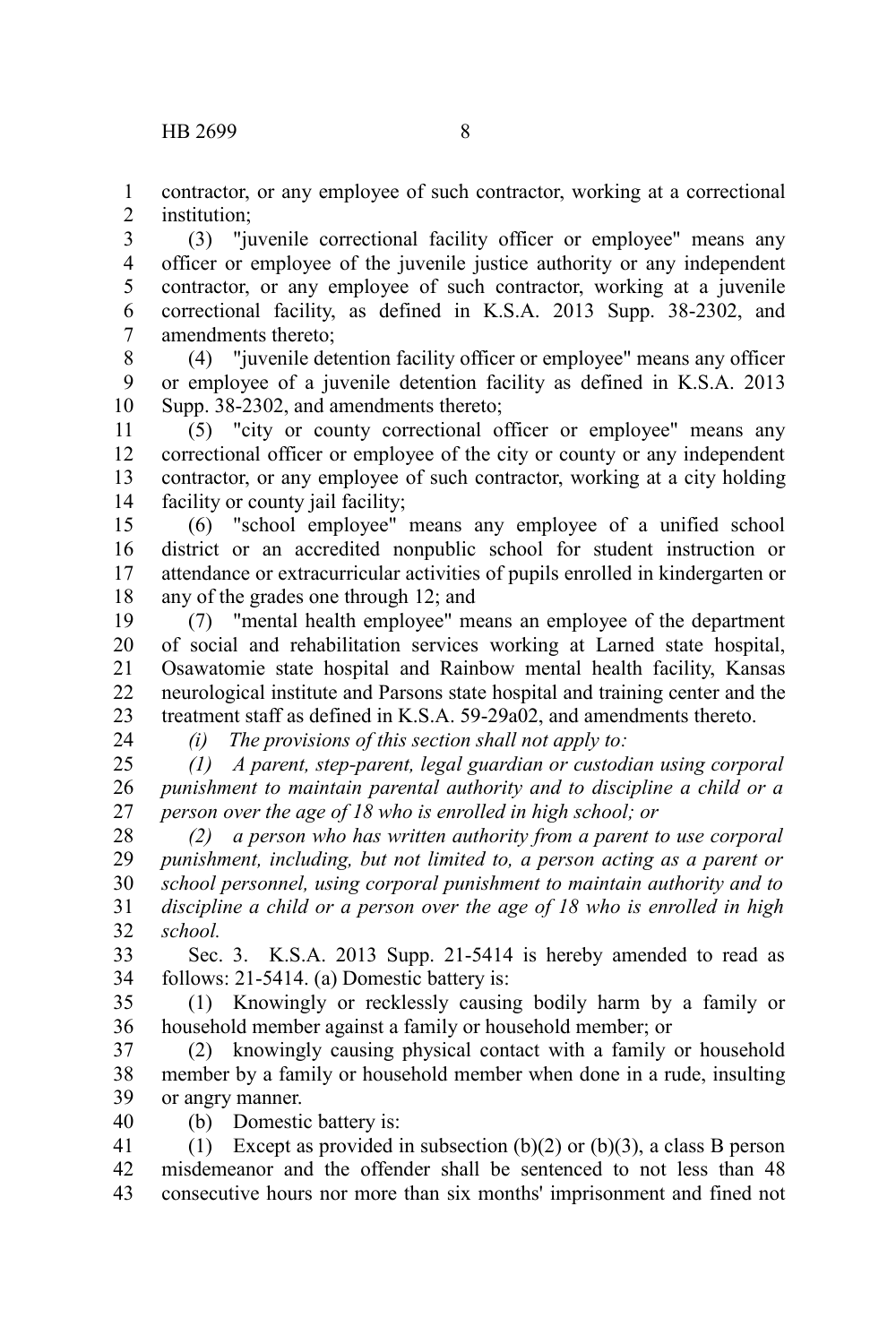1 2 3

program and follow all recommendations made by such program; (2) except as provided in subsection (b)(3), a class A person misdemeanor, if, within five years immediately preceding commission of the crime, an offender is convicted of domestic battery a second time and the offender shall be sentenced to not less than 90 days nor more than one year's imprisonment and fined not less than \$500 nor more than \$1,000. The five days imprisonment mandated by this paragraph may be served in a work release program only after such offender has served 48 consecutive hours imprisonment, provided such work release program requires such offender to return to confinement at the end of each day in the work release program. The offender shall serve at least five consecutive days imprisonment before the offender is granted probation, suspension or reduction of sentence or parole or is otherwise released. As a condition of any grant of probation, suspension of sentence or parole or of any other release, the offender shall be required to undergo a domestic violence offender assessment conducted by a certified batterer intervention program and follow all recommendations made by such program, unless otherwise ordered by the court or department of corrections; and 4 5 6 7 8 9 10 11 12 13 14 15 16 17 18 19 20 21

(3) a person felony, if, within five years immediately preceding commission of the crime, an offender is convicted of domestic battery a third or subsequent time, and the offender shall be sentenced to not less than 90 days nor more than one year's imprisonment and fined not less than \$1,000 nor more than \$7,500. The offender convicted shall not be eligible for release on probation, suspension or reduction of sentence or parole until the offender has served at least 90 days imprisonment. As a condition of any grant of probation, suspension of sentence or parole or of any other release, the offender shall be required to undergo a domestic violence offender assessment conducted by a certified batterer intervention program and follow all recommendations made by such program, unless otherwise ordered by the court or department of corrections. If the offender does not undergo a domestic violence offender assessment conducted by a certified batterer intervention program and follow all recommendations made by such program, the offender shall serve not less than 180 days nor more than one year's imprisonment. The 90 days imprisonment mandated by this paragraph may be served in a work release program only after such offender has served 48 consecutive hours imprisonment, provided such work release program requires such offender to return to confinement at the end of each day in the work release program. 22 23 24 25 26 27 28 29 30 31 32 33 34 35 36 37 38 39 40 41

(c) As used in this section: 42

(1) "Family or household member" means persons 18 years of age or 43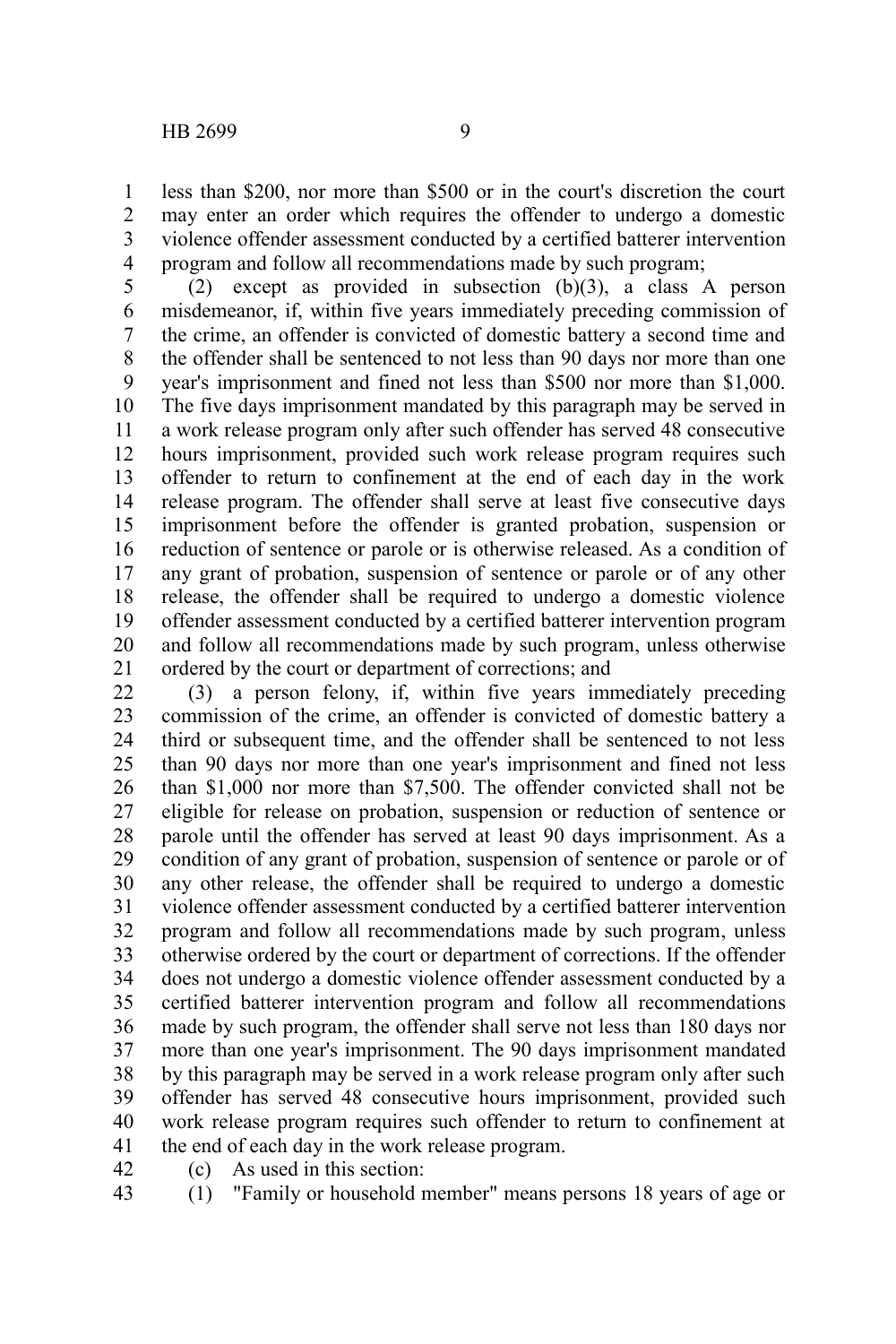32

older who are spouses, former spouses, parents or stepparents and children 1

or stepchildren, and persons who are presently residing together or who have resided together in the past, and persons who have a child in common regardless of whether they have been married or who have lived together at any time. "Family or household member" also includes a man and woman if the woman is pregnant and the man is alleged to be the father, regardless of whether they have been married or have lived together at any time; and 2 3 4 5 6 7 8

(2) for the purpose of determining whether a conviction is a first, second, third or subsequent conviction in sentencing under this section: 9 10

(A) "Conviction" includes being convicted of a violation of K.S.A. 21-3412a, prior to its repeal, this section or entering into a diversion or deferred judgment agreement in lieu of further criminal proceedings on a complaint alleging a violation of this section; 11 12 13 14

(B) "conviction" includes being convicted of a violation of a law of another state, or an ordinance of any city, or resolution of any county, which prohibits the acts that this section prohibits or entering into a diversion or deferred judgment agreement in lieu of further criminal proceedings in a case alleging a violation of such law, ordinance or resolution; 15 16 17 18 19 20

(C) only convictions occurring in the immediately preceding five years including prior to July 1, 2001, shall be taken into account, but the court may consider other prior convictions in determining the sentence to be imposed within the limits provided for a first, second, third or subsequent offender, whichever is applicable; and 21 22 23 24 25

(D) it is irrelevant whether an offense occurred before or after conviction for a previous offense. 26 27

(d) A person may enter into a diversion agreement in lieu of further criminal proceedings for a violation of this section or an ordinance of any city or resolution of any county which prohibits the acts that this section prohibits only twice during any five-year period. 28 29 30 31

*(e) The provisions of this section shall not apply to:*

*(1) A parent, step-parent, legal guardian or custodian using corporal punishment to maintain parental authority and to discipline a child or a person over the age of 18 who is enrolled in high school; or* 33 34 35

*(2) a person who has written authority from a parent to use corporal punishment, including, but not limited to, a person acting as a parent or school personnel, using corporal punishment to maintain authority and to discipline a child or a person over the age of 18 who is enrolled in high school.* 36 37 38 39 40

Sec. 4. K.S.A. 2013 Supp. 21-5601 is hereby amended to read as follows: 21-5601. (a) Endangering a child is knowingly and unreasonably causing or permitting a child under the age of 18 years to be placed in a 41 42 43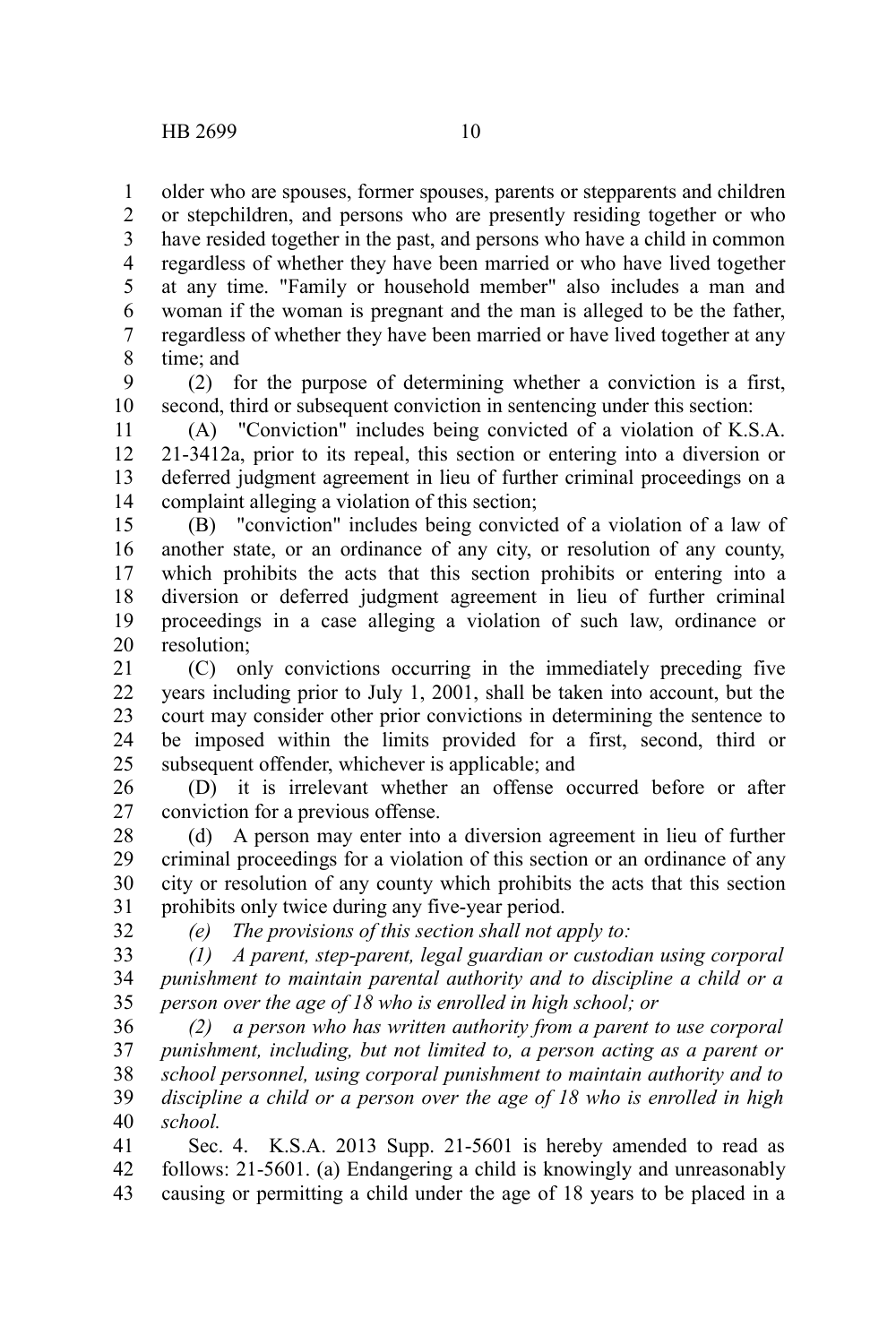situation in which the child's life, body or health may be endangered. 1

(b) Aggravated endangering a child is:

2

(1) Recklessly causing or permitting a child under the age of 18 years to be placed in a situation in which the child's life, body or health is endangered; 3 4 5

(2) causing or permitting such child to be in an environment where the person knows or reasonably should know that any person is distributing, possessing with intent to distribute, manufacturing or attempting to manufacture any methamphetamine, or analog thereof, as defined by subsection (d)(3) or (f)(1) of K.S.A. 65-4107, and amendments thereto; or 6 7 8 9 10 11

(3) causing or permitting such child to be in an environment where the person knows or reasonably should know that drug paraphernalia or volatile, toxic or flammable chemicals are stored for the purpose of manufacturing or attempting to manufacture any methamphetamine, or analog thereof, as defined by subsection (d)(3) or (f)(1) of K.S.A. 65-4107, and amendments thereto. 12 13 14 15 16 17

18

(c) (1) Endangering a child is a class A person misdemeanor.

(2) Aggravated endangering a child is a severity level 9, person felony. The sentence for a violation of aggravated endangering a child shall be served consecutively to any other term or terms of imprisonment imposed. Such sentence shall not be considered a departure and shall not be subject to appeal. 19 20 21 22 23

(d) Nothing in subsection (a) shall be construed to mean a child is endangered for the sole reason the child's parent or guardian, in good faith, selects and depends upon spiritual means alone through prayer, in accordance with the tenets and practice of a recognized church or religious denomination, for the treatment or cure of disease or remedial care of such child. 24 25 26 27 28 29

(e) As used in this section: 30

(1) "Manufacture" means the same as in K.S.A. 2013 Supp. 21-5701, and amendments thereto; and 31 32

(2) "drug paraphernalia" means the same as in K.S.A. 2013 Supp. 21- 5701, and amendments thereto. 33 34

35

*(f) The provisions of this section shall not apply to:*

*(1) A parent, step-parent, legal guardian or custodian using corporal punishment to maintain parental authority and to discipline a child; or* 36 37

*(2) a person who has written authority from a parent to use corporal punishment, including, but not limited to, a person acting as a parent or school personnel, using corporal punishment to maintain authority and to discipline a child.* 38 39 40 41

Sec. 5. K.S.A. 2013 Supp. 21-5602 is hereby amended to read as follows: 21-5602. (a) Abuse of a child is knowingly: 42 43